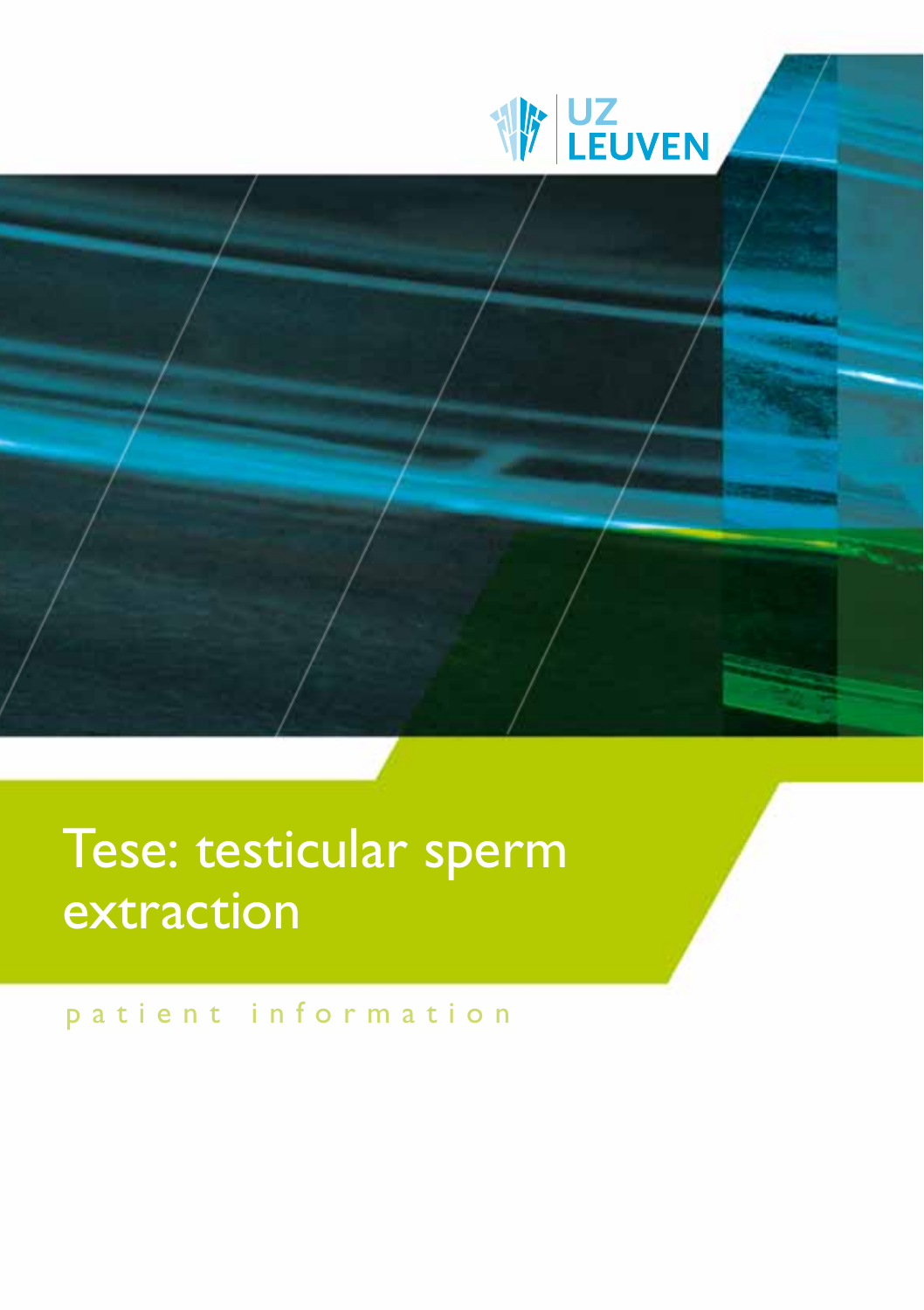# Tese: testicular sperm extraction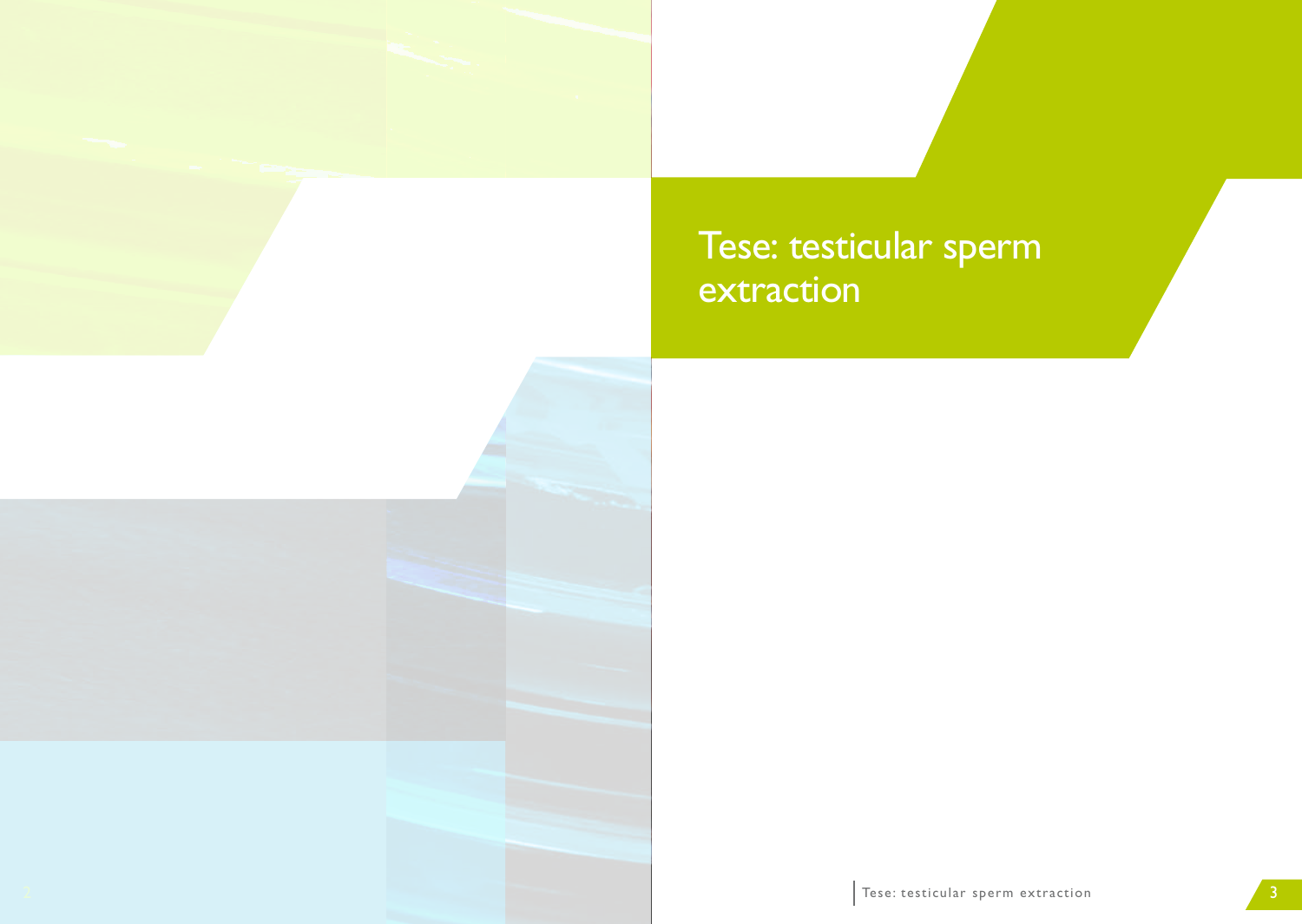| <b>INTRODUCTION</b>                      | 5  |  |
|------------------------------------------|----|--|
| WHAT IS INVOLVED IN A TESTICULAR BIOPSY? | 6  |  |
| Procedure                                |    |  |
| Anaesthetic                              |    |  |
| <b>WHO IS ELIGIBLE?</b>                  |    |  |
| <b>PREPARATION</b>                       |    |  |
| A few weeks before the procedure         |    |  |
| The day before the procedure             |    |  |
| The day of the procedure                 |    |  |
| THE DAYS AND WEEKS AFTER THE PROCEDURE   | Н  |  |
| <b>CONTACT INFORMATION</b>               | 12 |  |
|                                          |    |  |

You will soon be admitted to hospital for a testicular biopsy. We would like to give you some information about what you can expect from this procedure.

For more information, do not hesitate to ask one of the staff at the Leuven university fertility centre, the urology department or the surgical day centre.

Contact information can be found at the end of this leaflet.

Introduction Introduction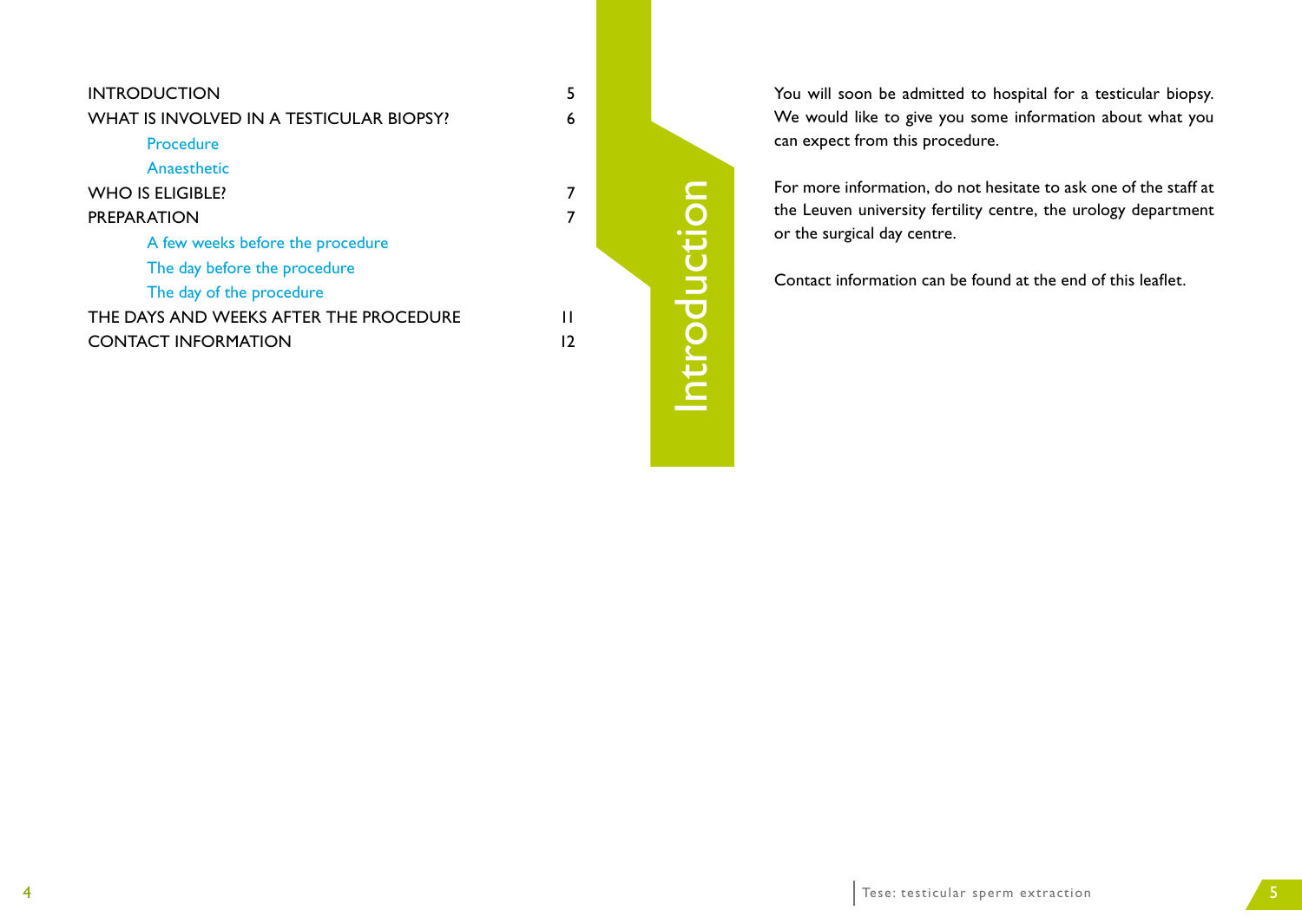## WHAT IS INVOLVED IN A TESTICULAR biopsy?

#### **Procedure**

During a testicular biopsy, a small incision is made in the testicle. Small pieces of testicular tissue are removed. The testicular tissue is examined for sperm cells by the embryologist in the fertility laboratory. If sperm cells are found, the tissue is frozen for potential future use in fertility treatment.

The procedure is performed by the urologist.



#### **Anaesthetic**

A testicular biopsy is carried out under general anaesthetic. During the general anaesthesia you will be given medicines to ensure that you go into a deep sleep, so you will not feel any pain. A drip will be inserted, through which the anaesthetic is administered. Once the medication has been administered, you will fall asleep within 30 seconds. While you are under the anaesthetic, your heartbeat, blood pressure and respiration will be monitored.

## WHO IS ELIGIBLE?

Men whose semen has been shown to contain no sperm cells (azoospermia) are eligible for the procedure. Azoospermia can be the result of an obstruction or of a defect in the sperm ducts, for example as a result of sterilisation or the congenital absence of vasa deferentia. The cause can also lie with the testicle itself, for example as a result of the absence of spermproducing cells.

## PREPARATION

#### **A few weeks before the procedure**

The testicular biopsy is carried out under general anaesthetic. We would ask you to go for a consultation in the anaesthesiology department well before the biopsy. It is open every weekday between 9 am and 5 pm. No appointment is necessary.

If you have been referred by a doctor from another centre, please complete the enclosed questionnaire and send it by post or fax to the anaesthesia clinic (tel. 016 34 48 13, fax 016 34 48 21), anaesthesiology secretariat, preoperative consultation, Campus Gasthuisberg, Herestraat 49, 3000 Leuven.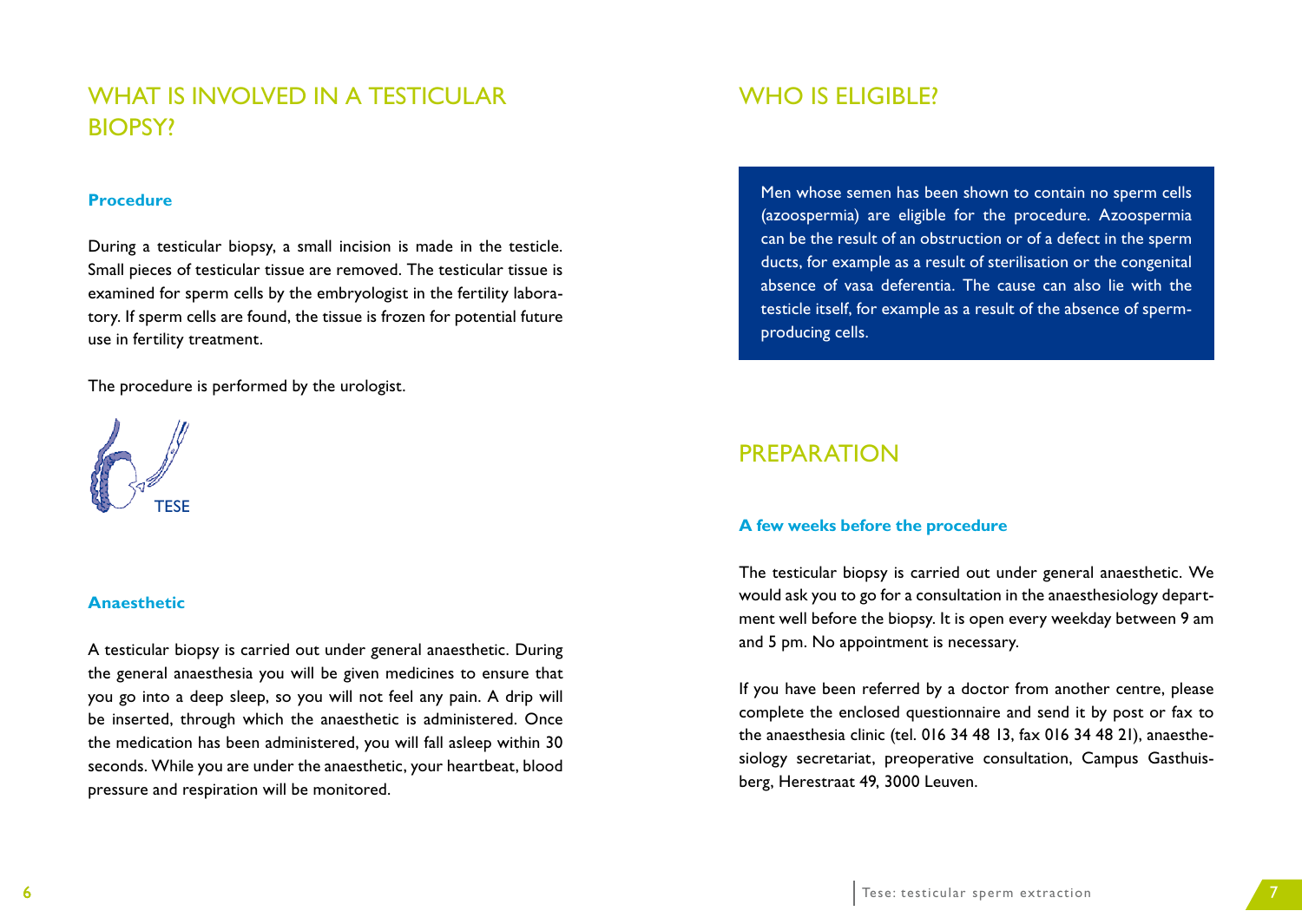If you would like a private room, please notify the staff of the surgical day centre (tel. 016 34 23 24).

Before the treatment starts, you will be asked to sign a couple of fertility centre contracts: the "General Agreement" and the "Agreement on the storage of sperm for medically assisted reproduction". The Leuven university fertility centre will send you these contracts, together with an accompanying letter, "Information on freezing and storing sperm for assisted reproductive technology". This letter will provide detailed information about the contracts.

The contracts and information letter are intended to create realistic expectations and make clear arrangements. These contracts explain how and under what conditions any sperm cells obtained will be stored. The cost price of storage is also stated.

The contracts must be signed before the procedure starts and returned to the Leuven university fertility centre (Campus Gasthuisberg, Herestraat 49, 3000 Leuven). If these contracts have not been not signed and returned, the procedure could be delayed.

#### **The day before the procedure**

- X One working day in advance you will be notified by telephone at exactly what time you are expected.
- $\chi$  It is a good idea to take a hot bath the evening before the procedure. We would also request that you shave your testicles in preparation for the operation.

✗ It is a good idea to bring close-fitting swimming trunks or underpants. You can wear these after the procedure to support the testicle.

Please do not eat, drink or smoke after midnight the night before you are admitted. This measure is taken because the procedure is performed under general anaesthetic (see page 6).

#### **The day of the procedure**

#### Before the procedure

We have scheduled you for outpatient admission to the urology department at the Gasthuisberg campus. You are expected in the surgical day centre (located next to the accident and emergency department). Please report directly to the surgical day centre and bring your SIS card with you.

For more information about your admission to the surgical day centre, please refer to the surgical day centre's website: www.uzleuven.be/cdc. The website also offers a virtual tour of the surgical day centre and provides general practical information about admission.

A nurse will greet you in the surgical day centre. An hour or so before the procedure, you will be given a sedative in tablet form. You will put on a surgical gown and be taken on a bed to the operating theatre. There, immediately before the procedure, the anaesthetist will put in a drip and administer the anaesthetic.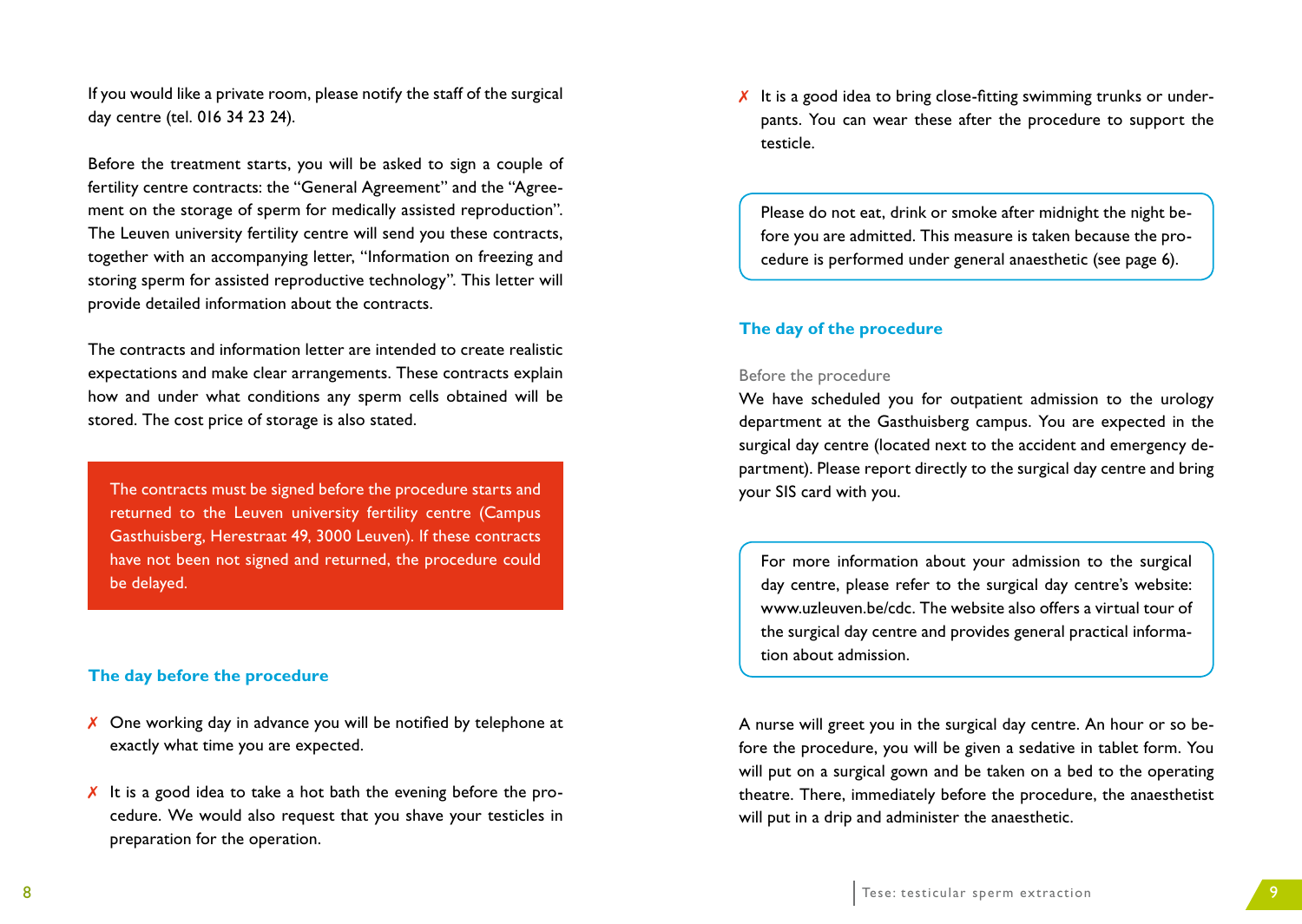#### After the procedure

After the procedure, you must stay in the surgical day centre for a few hours. This is necessary to make sure that you wake up fully from the general anaesthetic and that you are well enough to go home.

You will have a small sutured incision in your testicle and the wound will be covered with a bandage. It is important to wear close-fitting underwear to prevent the formation of a haematoma (internal bruising).

> You cannot drive after the procedure because of the general anaesthetic.

#### Discussion of results

Sometime during the afternoon you will be expected at the fertility centre for a consultation (orange arrow -1). The gynaecologist will discuss the results with you briefly and tell you whether or not sperm cells are present in the biopsy.

## The days and weeks after the **PROCEDURE**

It is important for you to rest in the days immediately after the procedure. Two or three days of sick leave are therefore prescribed.

You may still have some pain in the first few days after the testicular biopsy. You can take painkillers (such as Ibuprofen® or Paracetamol®) if necessary. You will be given the required painkillers at the surgical day centre.

It is normal for the area around the incision to be somewhat bruised and/or swollen. You must wear tight-fitting underwear in order to reduce such effects as much as possible.

The degree of pain, discolouration and swelling can, however, vary a great deal from one man to another.

> If the wound becomes hot, red and highly sensitive, this can be cause for alarm. If this happens or if you are anxious or have persistent pain, it is best to contact your GP. If necessary, he can prescribe additional sick leave or contact the urologist.

We recommend that you take showers instead of baths for the first couple of days after the procedure.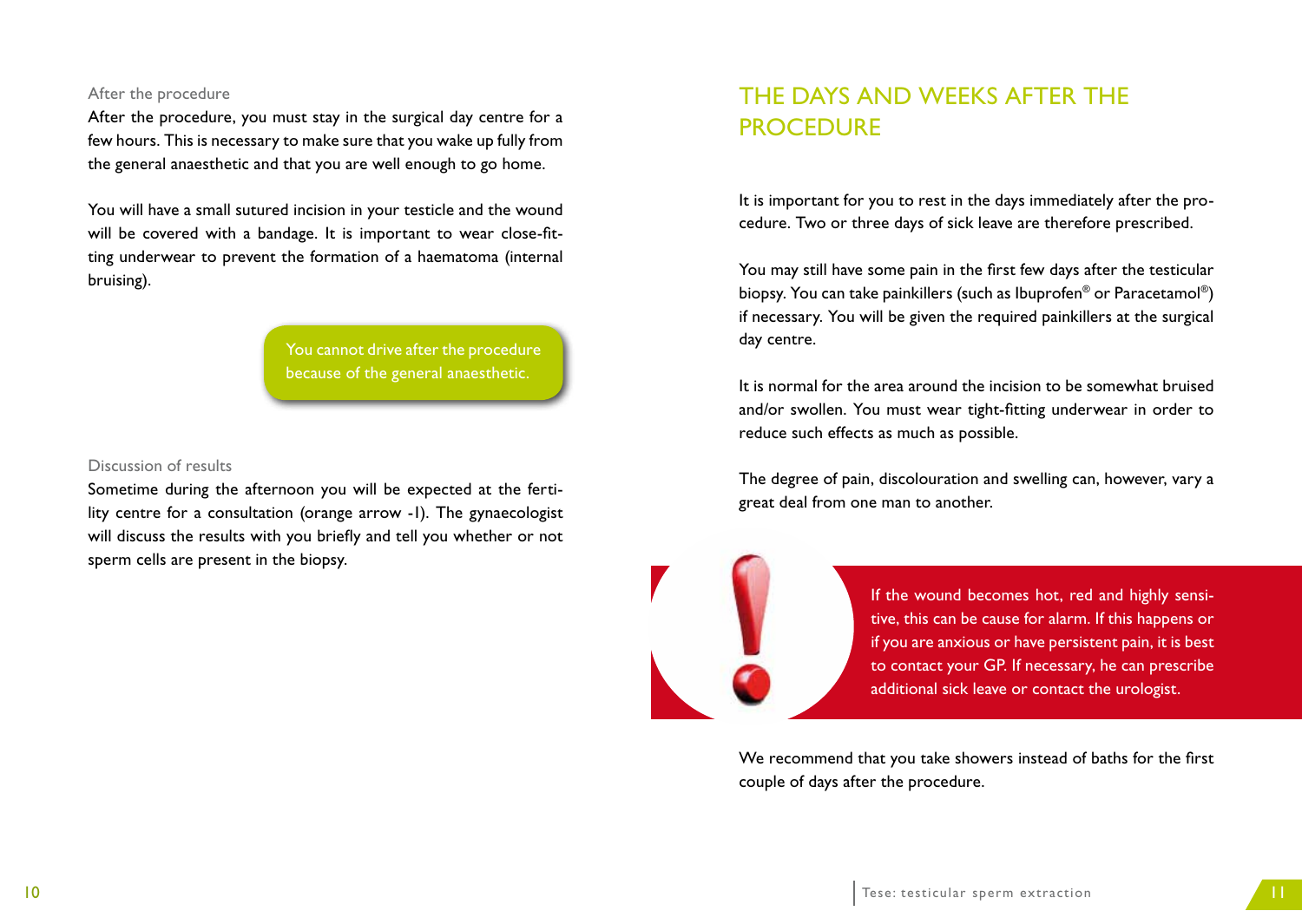The sutures (stitches) will dissolve and do therefore not need to be removed.

The wound does not normally need to be disinfected. The bandage does not need to be replaced and can be removed after two days.

A few weeks after the procedure, the fertility centre will make an appointment for you with the andrologist so that the results can be discussed in detail, as well as an appointment with your gynaecologist at the consultation of the fertility centre.

We recommend that patients who were referred by an external doctor make an appointment with their own doctor for two weeks after the procedure.

### Contact information

If you have further questions, please contact

- the secretariat of the fertility centre (tel. 016 34 36 24)
- the surgical day centre (tel. 016 34 23 24)
- the urology department (tel. 016 34 66 87)

### **NOTES**

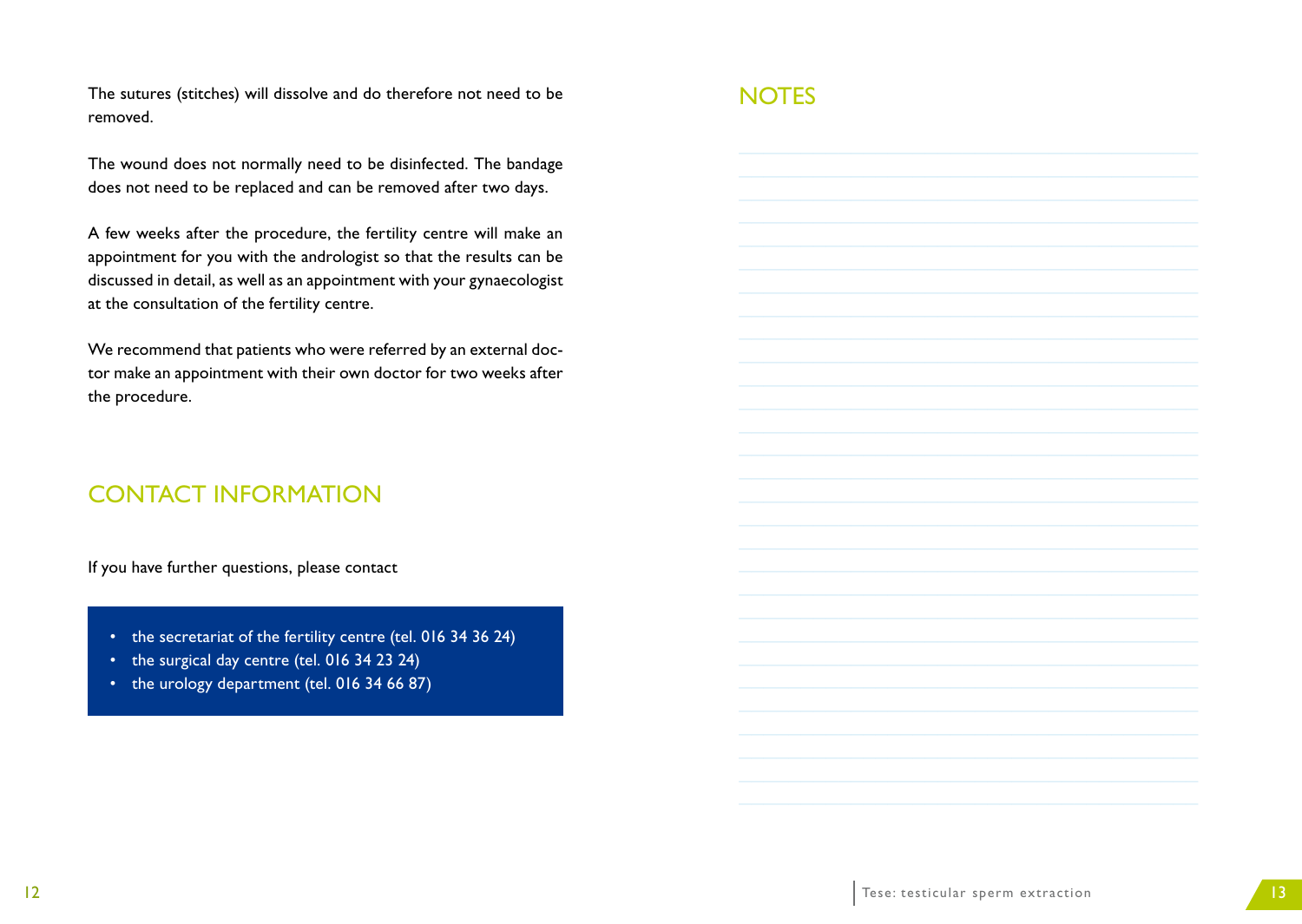© March 2010 UZ Leuven

Quotations may only be taken from this text with prior permission from the

UZ Leuven communications office.

Design and production:

This text was created by the Leuven university fertility centre in collaboration with the communications office.

Published by

UZ Leuven

Herestraat 49

3000 Leuven

Tel.: +32 (0)16 34 49 00

www.uzleuven.be